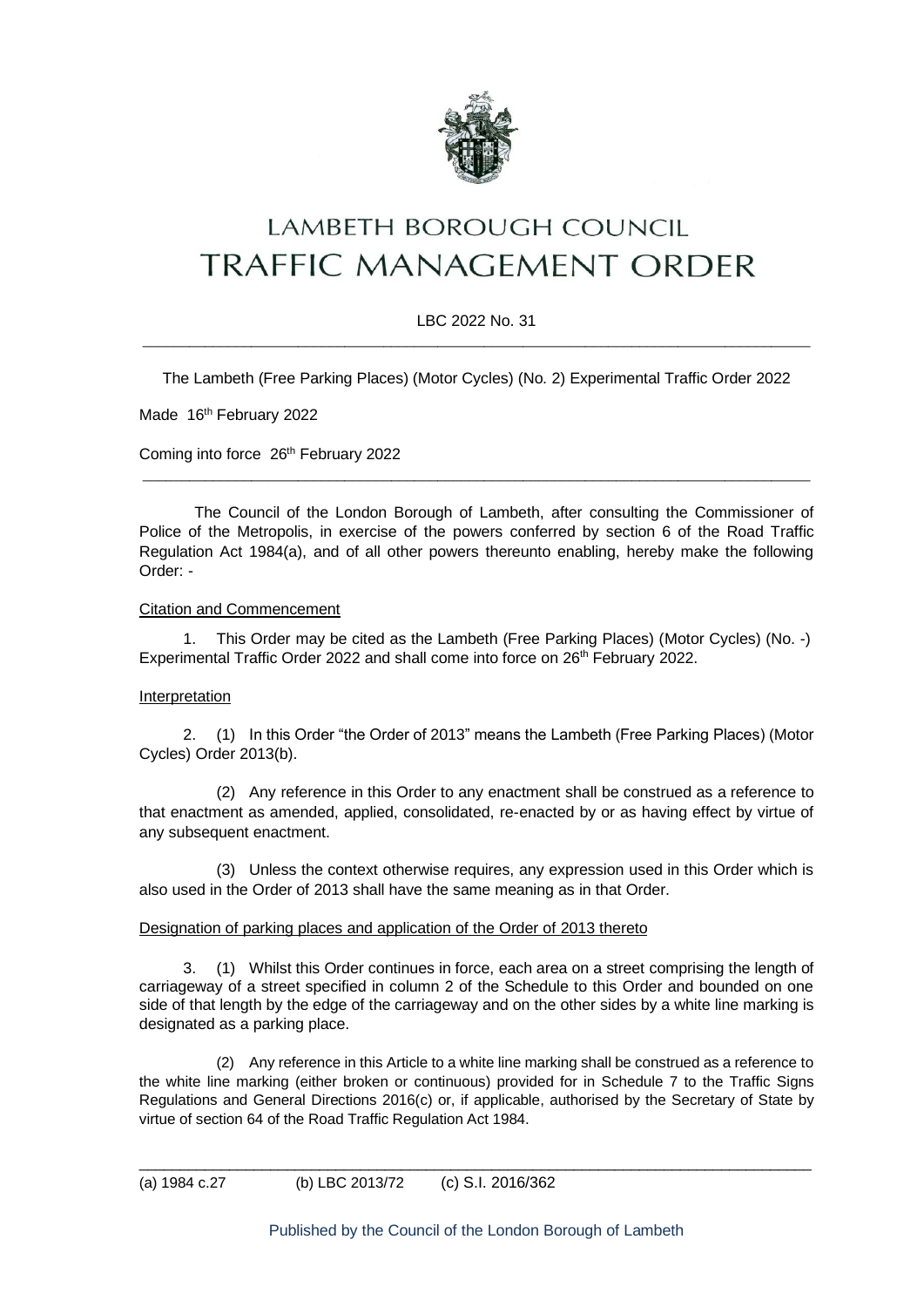(3) Whilst this Order continues in force, the provisions of the Order of 2013 (other than Articles 3 and 12) shall apply to the areas designated as parking places by this Order as if in those provisions any reference to a parking place included a reference to an area designated as a parking place by this Order and as if any reference to the Schedule to the Order of 2013 included a reference to the Schedule to this Order.

### Placing of traffic signs

- 4. The Council shall
	- (a) place and maintain traffic signs indicating the limits of each parking place designated by this Order and that such parking place may only be used during the permitted hours for the leaving of the vehicles specified in Article 4 of the Order of 2013;
	- (b) carry out such other work as is reasonably required for the purposes of the satisfactory operation of a parking place designated by this Order.

Dated this sixteenth day of February 2022.

Ben Stevens Highway Network Manager